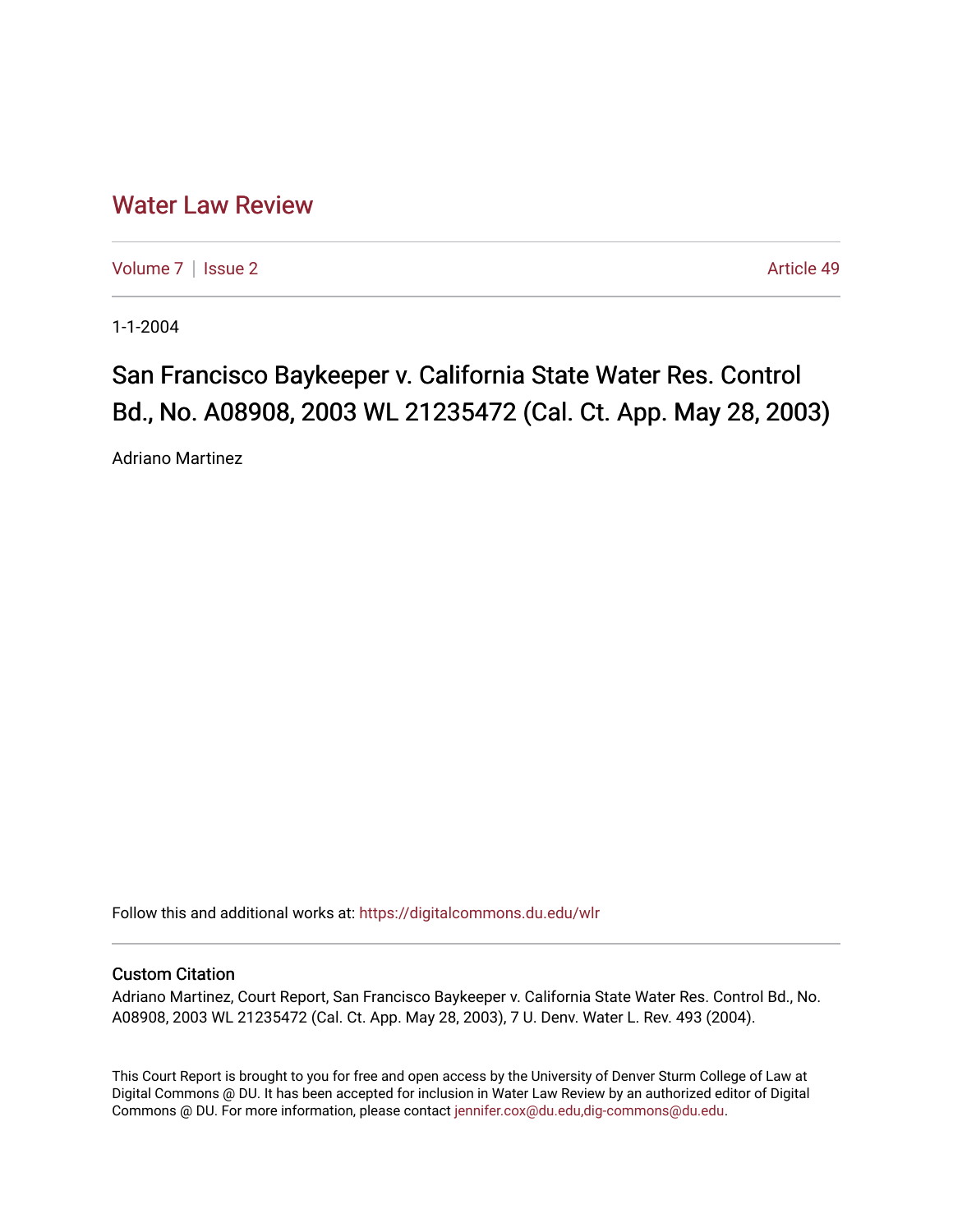for summary judgment, which the trial court granted.

On appeal, the Arkansas Court of Appeals found summary judgment was improper because genuine issues of material fact remained as to both whether the public had acquired a prescriptive right and as to the navigability of the Echubby Area waters. The court came to this decision by relying on a previous holding by the Arkansas Supreme Court, which stated that once water from a navigable body artificially covers a riparian owner's land without the owner's consent for a sufficient length of time, the public acquires the right to use the newly covered land. Thus, because the dam caused water from the Arkansas River, which was navigable, to cover the Club's land without its consent, questions as to the public's prescriptive right to the water over the covered land remained.

Next, the court quickly rejected the Club's contentions that conditions on the date of statehood determine navigability of a water body and that the court should determine navigability by the condition of the area before any improvements. Regarding the Club's first contention, the court relied on a prior United States Supreme Court precedent indicating that while navigability to fix ownership of a river bed or riparian rights is determined as of the date of statehood, navigability for other purposes, as was the case here, may arise later. Regarding the Club's second contention, the court concluded the current conditions of the Echubby Area were not due to any improvements to the Echubby Area itself, but rather were secondary effects from improvements to a different body of water, the Arkansas River. Further, no precedent existed which requires closing water to the public simply because it was rendered navigable through improvements made to another body of water. Finding the trial court erred in granting summary judgment when questions of material fact remained regarding the public's prescriptive easement and the navigability of the water, the court reversed and remanded the case for further proceedings.

*Aimee H. Wagstaff*

## **CALIFORNIA**

**San Francisco Baykeeper v. California State Water Res. Control Bd.,** No. **A08908, 2003** WL **21235472** (Cal. Ct. **App.** May **28, 2003)** (holding that in the period between a determination that a water body is an impaired body under section 303 (d) of the Clean Water Act and the development of a Total Maximum Daily Load for that particular pollutant, an interim permit that allows an increase in the discharge of a pollutant does not necessarily constitute a degradation of the level of water quality needed to protect existing uses nor a degradation of the existing beneficial uses violative of the antidegradation policy for a Tier 1 water).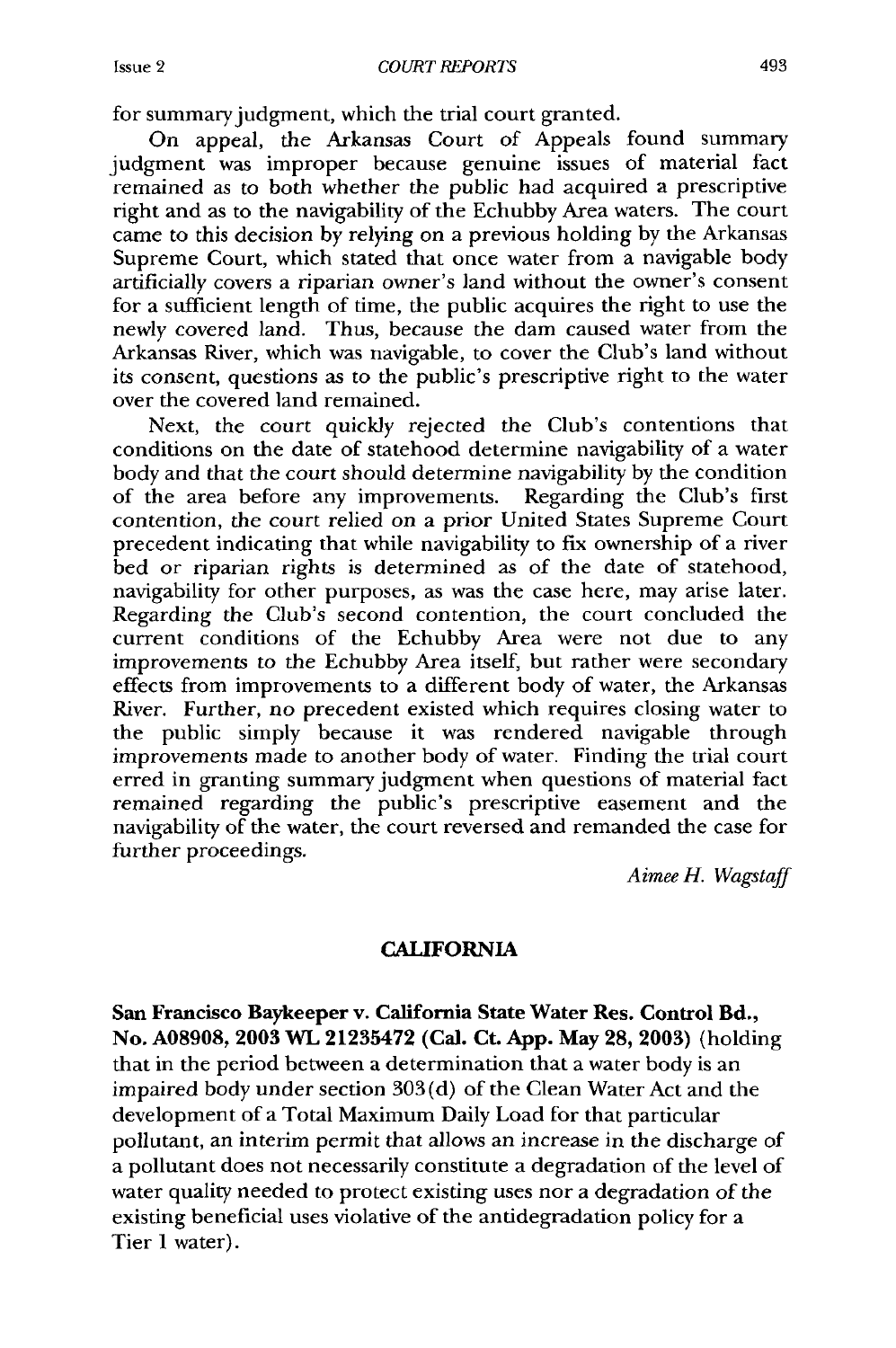San Francisco Baykeeper ("Baykeeper") filed a petition for a writ of mandate in the California Superior Court seeking to vacate the California Regional Water Quality Control Board, San Francisco Bay Region's ("Regionial Board") issuance of two National Pollution Discharge Elimination System ("NPDES") permits to two sewage treatment plants. Baykeeper specifically alleged that mass effluent limits for mercury used in both permits failed to comply with California's antidegradation policy. The superior court concluded that: (1) California's antidegradation policy for Tier 1 waters does not completely prohibit increasing the discharge of mercury, (2) the Regional Board made an authorized policy choice in its decision to include trigger levels approximating the actual mass discharged into the water and enacting mass limitations rewarding reclamation, and (3) the administrative record supported the Regional Board's determinations as to the interim permit. The superior court upheld the permits. Baykeeper appealed to the California Court of Appeal, First District, Division 2. The appellate court examined whether the superior court prejudicially abused its discretion and concluded the interim mass limits did not violate the antidegradation policy.

The City of Petaluma ("Petaluma") owns a secondary treatment plant that discharges some of its treated wastewater into the Petaluma River, which eventually leads to the San Pablo Bay. The Fairfield Suisun Sewer District ("FSSD") owns a tertiary level treatment plant that discharges treated wastewater to Boynton Slough, part of Suisun Marsh and a tributary to Suisun Bay and Suisun Slough. In 1998, the Regional Board issued its 1998 Section 303(d) List of Impaired Water Bodies and Priorities for Development of Total Maximum Daily Loads ("TMDL") for the San Francisco Bay Region. The Environmental Protection Agency ("EPA") approved this list. The list identifies both San Pablo Bay and Suisun Bay as water bodies impaired by mercury. In 1998, the Regional Board reissued permits for the Petaluma and FSSD plants. The permit expressed effluent limitations in terms of mass and concentration and listed final and interim concentration limits. The Regional Board created the final limit for mercury based on its best professional judgment of the limit needed to comply with the objectives outlined in the 1995 basin plan for the San Francisco Bay Region. The final and interim concentration limits contained more stringent concentration limits for mercury than the previous 1990 permits for these two plants.

Baykeeper argued that the Regional Board prejudicially abused its discretion by determining that the mass effluent limitations for mercury complied with California's antidegradation policy. The federal government created the antidegradation policy in 1983; it required that states adopt their own antidegradation policy. California adopted an antidegradation policy that protects three categories of waters. California classified the waters concerned in the present case as Tier 1 waters. California's antidegradation policy protects the "existing instream water uses and the level of water quality necessary to protect" those uses for Tier 1 waters. The antidegradation policy for